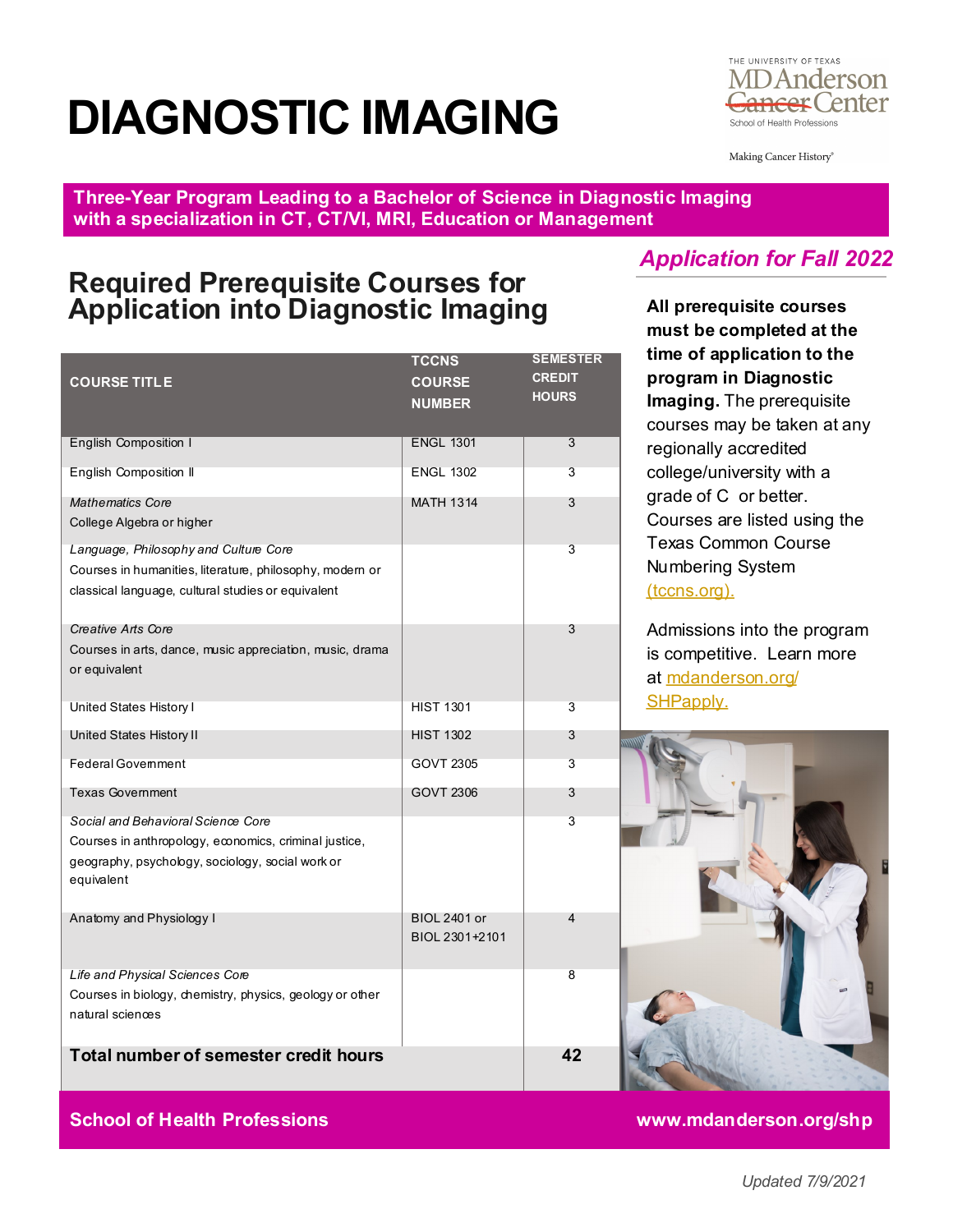# **Diagnostic Imaging Three Year Track** *Fall 2022 Admission*

### **Frequently Asked Questions**

### **When do I turn in my admission application for Fall 2022?**

The application will be available starting September 15, 2021. You should submit the application, transcripts of each college attended, essay and three professional recommendation forms before the priority deadline of March 1, 2022. To ensure documents are received before the priority deadline, it's recommended that you apply months before the deadline.

### **Can I apply for Spring or Summer admissions?**

No. Students enter the Diagnostic Imaging program once a year in the Fall semester.

### **I'm currently enrolled in my final prerequisite courses this Fall 2021 semester. Can I apply for admission to enter the Diagnostic Imaging program?**

Yes, if you are taking your final prerequisite courses this Fall 2021 semester, you may apply for admissions. Submit your application and three professional recommendation forms. In December 2021, once you have completed your courses and your grades have posted on the transcript, you can submit your college transcript. All items must be received before the priority deadline of March 1, 2022.

### **I have a few incomplete prerequisite courses. I will take the final prerequisite courses in Spring 2022. Can I apply for admission to the Diagnostic Imaging program?**

No, since your final prerequisite courses will not be completed before the priority deadline of March 1, 2022, you cannot apply for Fall 2022. You can apply for the next enrollment cycle of Fall 2023.

### **What factors are considered in the [admission process?](https://www.mdanderson.org/education-training/degrees-programs/school-of-health-professions/prospective-students/undergrad-application.html)**

Admissions to the program is highly competitive and holistic. This means that an admissions committee will look at all the factors below when admitting a student. Meeting the minimum requirement does not guarantee acceptance.

- (1) A minimum of 2.50 in all three areas: Overall GPA, science GPA and prerequisite GPA
- (2) Completed prerequisite courses at the time of application
- (3) Essay (the essay prompt will appear on the online admission application)
- (4) Three Professional Recommendation Forms
- (5) Interview
- (6) Attendance at the [Diagnostic Imaging Information Session](https://www.mdanderson.org/education-training/degrees-programs/school-of-health-professions/prospective-students/program-sessions.html)

### **Do I have to attend a clinical site visit as part of the application process?**

With precautions in place for COVID-19, clinical site visits are currently suspended for this application cycle.

### **When will I receive my admission decision?**

Completed applications that meet all minimum admission factors will be contacted for an interview. An admissions decision will be completed near May 2022.